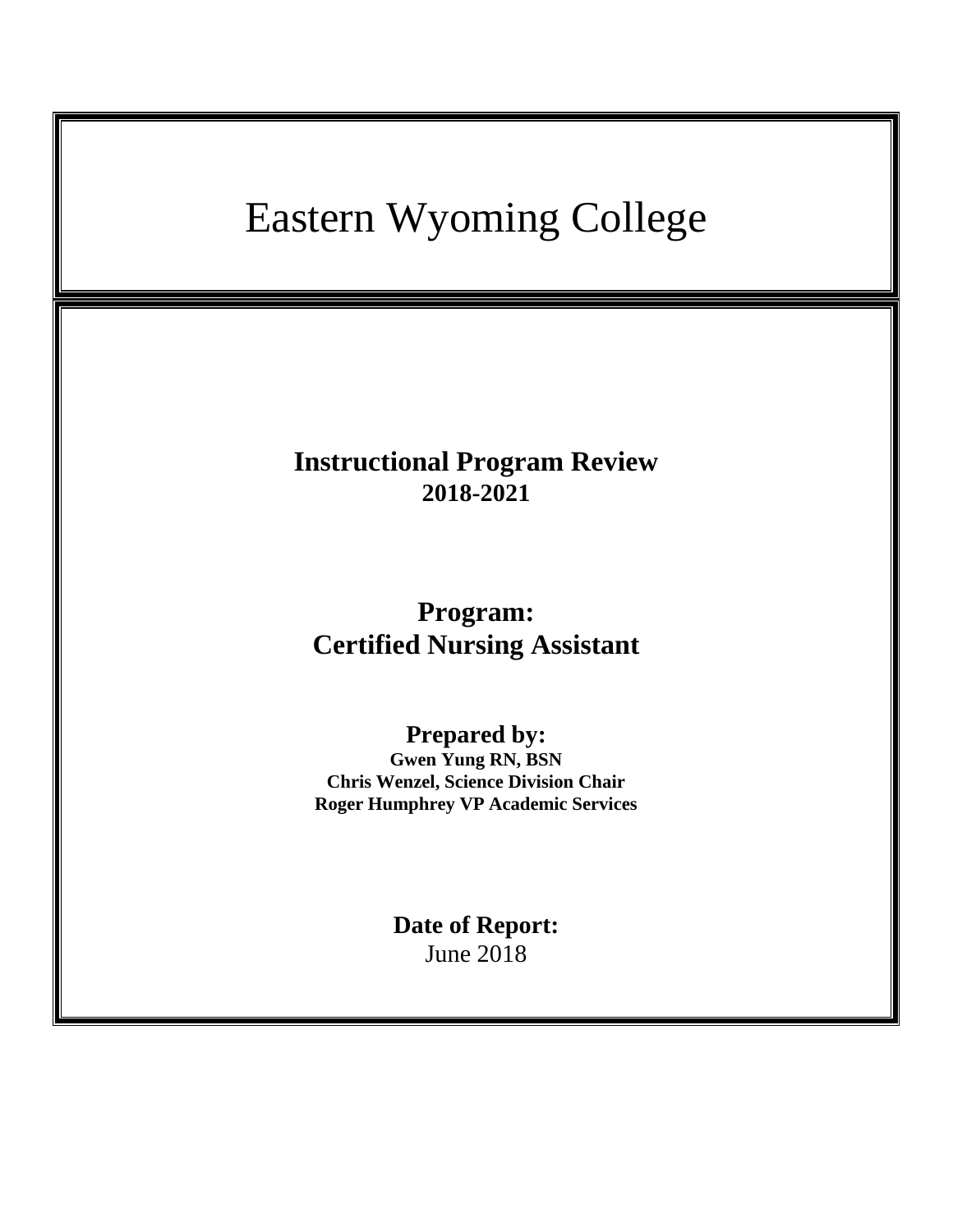# **EASTERN WYOMING COLLEGE Instructional Program Review**

## **Program Name**: HLTK & NRST

### **Part I: Statistical Data from the past three years:**

|                                  | 2014-2015 | 2015-2016 | 2016-2017 | 5-Year<br>Average |
|----------------------------------|-----------|-----------|-----------|-------------------|
| <b>Annualized FTE Enrollment</b> | 25.5      | 22.4      | 24.2      | 24.1              |
| <b>Annualized FTE Faculty</b>    | 3.0       | 2.1       | 2.9       | 2.6               |
| # Students                       | 260       | 246       | 217       | 218               |
|                                  |           |           |           |                   |

 $\text{FTE} = \text{Full-time equivalent}$  Notes:

### **Modes of Delivery**:

| online | compressed video | face-to-face |
|--------|------------------|--------------|
|        |                  |              |

# **Advisory Committee Members and Title or Role: (if applicable)**

Our advisory committee meets one time a semester and includes Dr. Peggy Knittel (Community member), Susan Wilhelm (UNMC), Chris Wenzel (Division Chair), Connie Lucas (DON of Goshen Community Care Center), two nursing students and any board members who would like to attend.

# **Community Partners or Internships: (if applicable)**

We are partners with healthcare facilities here and in each outreach site where the students will complete their clinical experiences. Goshen Community Care Center-Torrington, Niobrara Health and Life Center-Lusk, Crook County Hospital-Sundance, Douglas Care Center-Douglas, Platte County Legacy Home-Wheatland and Weston County Health Services-Newcastle.

### **Revisions in Curriculum since Last Review:**

There have been no revisions in the curriculum since the last review.

# **Part II Narrative Analysis**

# **Description of Community Need:**

The Certified Nursing Assistant (CNA) program had its beginnings in January 2004 when Jan King RN began to have discussions with community members regarding the need for a Certified Nursing Assistant Class in this community. After the closure of CNA programs in the hospitals and Long Term Centers in the local and surrounding areas, EWC personnel determined that there was a need for a State Nursing Board approved Certified Nursing Assistant class in this area of Wyoming. With additional assistance, the program approval occurred in May 2004.

In the beginning, the instructor position was part-time. In 2006, the CNA instructor became a full-time position.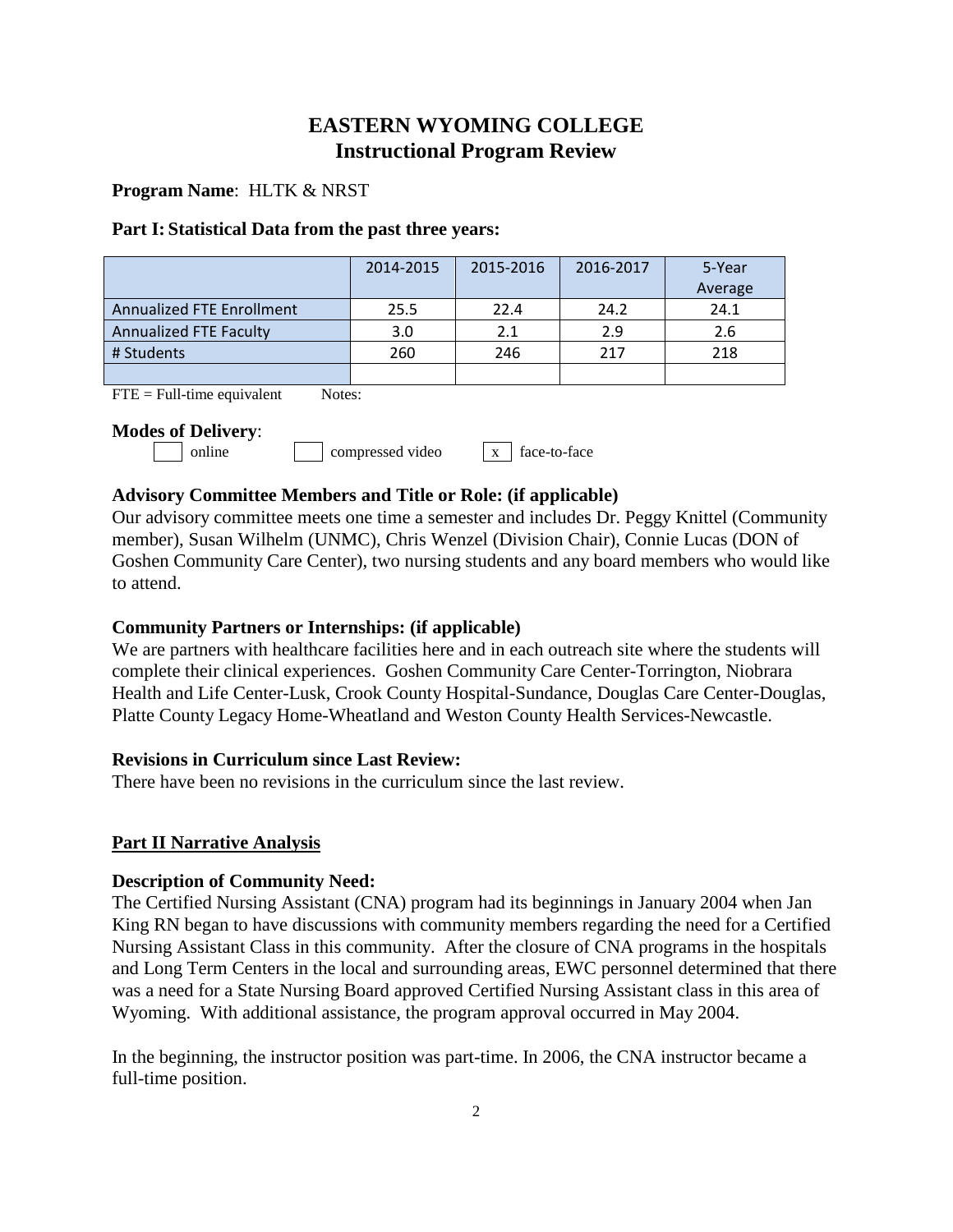In the summer of 2010, Jan King RN retired and Gwen Yung RN, BSN began as a full-time instructor for the CNA program.

Approval of the Douglas campus CNA program occurred in the summer of 2006. They moved to a new building the fall of 2014 where they have new classrooms and labs. In April 2008, a CNA program began in Newcastle, April 2009 in Wheatland, June 2010 in Sundance, and in September 2011, programs began in Lusk and Glenrock. We offer most of these classes ondemand with the exception of Douglas where there are two classes per semester. The first classes met in the basement of the Banner Medical Clinic Building and eventually moved to the EWC campus to room T110. As of August 2017, all offices, classrooms and labs are in the new CTEC building.

The class represents a partnership with Goshen Care Community Center (WelCov), who provides some of our items used in the classroom and labs. We feel we have a good working relationship with the WelCov facilities along with our outreach clinical sites in Douglas, Lusk, Newcastle, Wheatland, Upton and Sundance. Our Glenrock outreach is on hold at this time due to low enrollment in the last year.

We schedule classes to accommodate the various needs of the students including evening, day and weekend classes (5:30pm to 9:30pm and 8:00am to 4:30pm). We offer at least two classes each semester and a summer class on the Torrington, Douglas campus and Lusk. The Wyoming Board of Nursing requires each student to complete at least 75 hours of CNA training which of that 75 hrs 16 hours has to be a clinical rotation at one of our clinical sites. The student will then be prepared to take a written test and perform a skills test at a testing site. The testing sites for the students are found in several different areas and dates in Wyoming. In 2013, the Torrington and Douglas campuses gained approval by the State Board of Nursing for In-House Testing. The students that complete their classes at these campuses may take their written and skills test on campus.

We currently have one grant offered through the Workforce program that benefit low-income students with children here at Eastern Wyoming College. It is the TANF grant. If the student meets the requirements, they will have the cost of tuition, books, supplies and any fees covered by the grant.

An ongoing advisory council meets at least once a semester to update the program and keep it on track. Each student has to complete a background check before coming to the first class. That check occurs online through Castle Branch Background Check. If they have any charges, it does not always disqualify them from the program, depending on what the charge is and how long ago it occurred.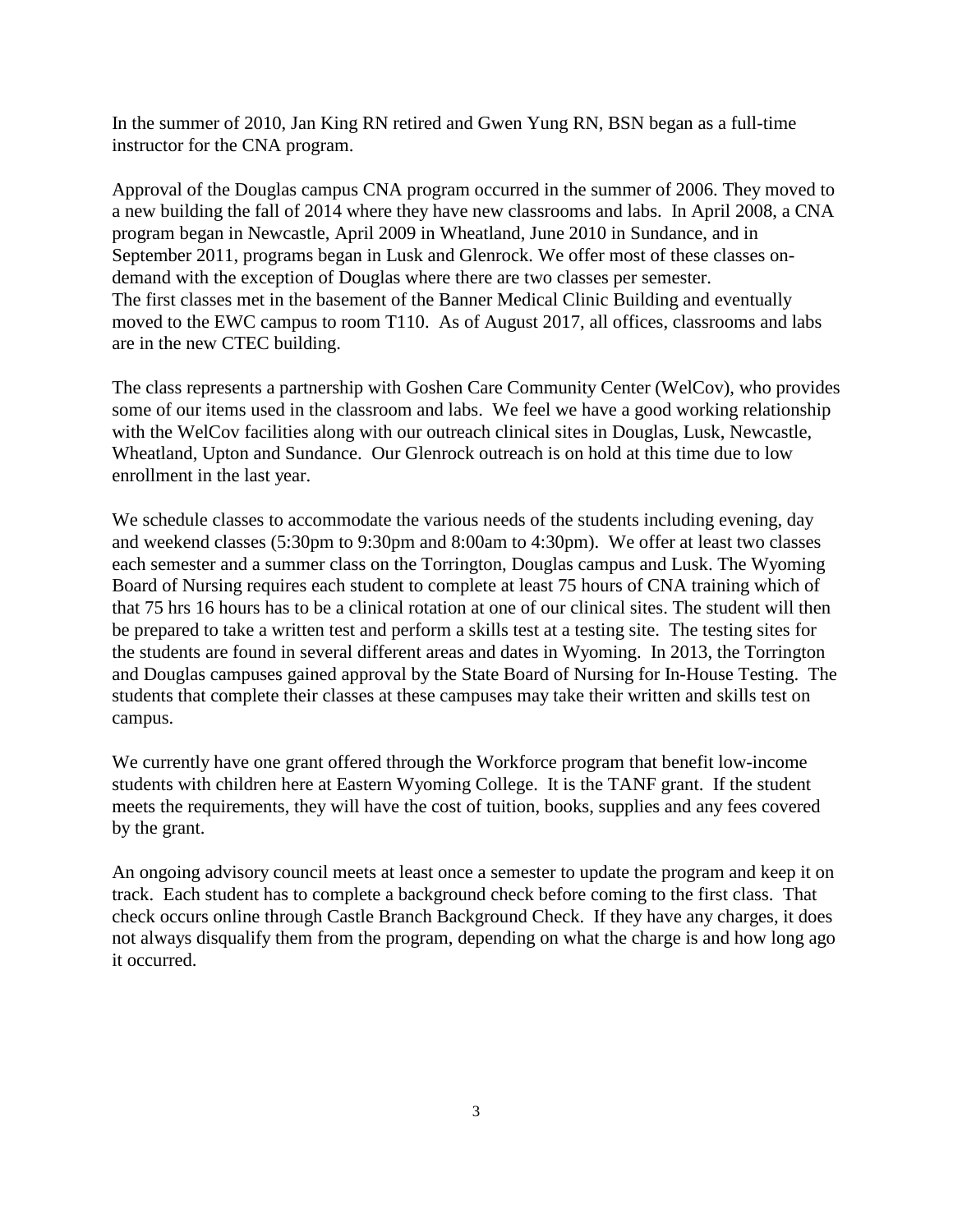# **Nursing Assistants**

| Location      | <b>Pay Period</b> | LOW      | Median   | High     |
|---------------|-------------------|----------|----------|----------|
|               | Hourly            | \$9.03   | \$12.07  | \$17.39  |
| United States | Annual            | \$18,800 | \$25,100 | \$36,200 |
| Wyoming       | Hourly            | \$10.18  | \$13.13  | \$17.24  |
|               | Annual            | \$21,200 | \$27,300 | \$35,900 |

### **State and National Trends**

|                           | <b>Employment</b> |                                            | <b>Percent</b>           | <b>Projected</b>                           |
|---------------------------|-------------------|--------------------------------------------|--------------------------|--------------------------------------------|
| <b>United States</b>      | 2012              | 2022                                       | Change                   | <b>Annual Job</b><br>Openings <sup>1</sup> |
| <b>Nursing Assistants</b> | 1,479,800         | 1,792,000                                  | $+21%$                   | 59,360                                     |
|                           | <b>Employment</b> |                                            | <b>Percent</b><br>Change | <b>Projected</b>                           |
| <b>Wyoming</b>            | 2012<br>2022      | <b>Annual Job</b><br>Openings <sup>1</sup> |                          |                                            |
| <b>Nursing Assistants</b> | 3,380             | 3,930                                      | $+16%$                   | 120                                        |

1 Projected Annual Job Openings refers to the average annual job openings due to growth and net replacement.

#### Occupation Wages FAQs

Median Wage by Occupation across States Compare Wages by Occupation and L9ocal Area Compare Wages by Metropolitan Areas

**National Data Source:** Bureau of Labor Statistics, Occupational Employment Statistics Survey. **State Data Source**: Wyoming Labor Market Information. Employment Trends. Occupation Wages

### **Activities in Support of Student Recruitment and Retention**

We offer extra help and CNA refresher courses before each testing date to practice any skills that the student may need for extra training. They can also contact me after they have taken the written and skills test and have failed one or the other and we will practice again. Our fail rate continues to be low and most students will drop if they feel that this is not the path for them.

If the student misses a class session, th**e**y are required to read the assignment, take-home quizzes and workbook assignments prior to the next class period and they are required to make up the lab time they missed. If a student misses a clinical session, they attend the next class clinical rotation. If a student fails the state written or skills exam, they attend the next available date and repeat the portion of the test they failed.

### **Assessment of Student Learning:**

Classroom assessment techniques (CATs) and student evaluations occur during each class. In addition, the division chair visits the classroom on a regular basis and provides feedback.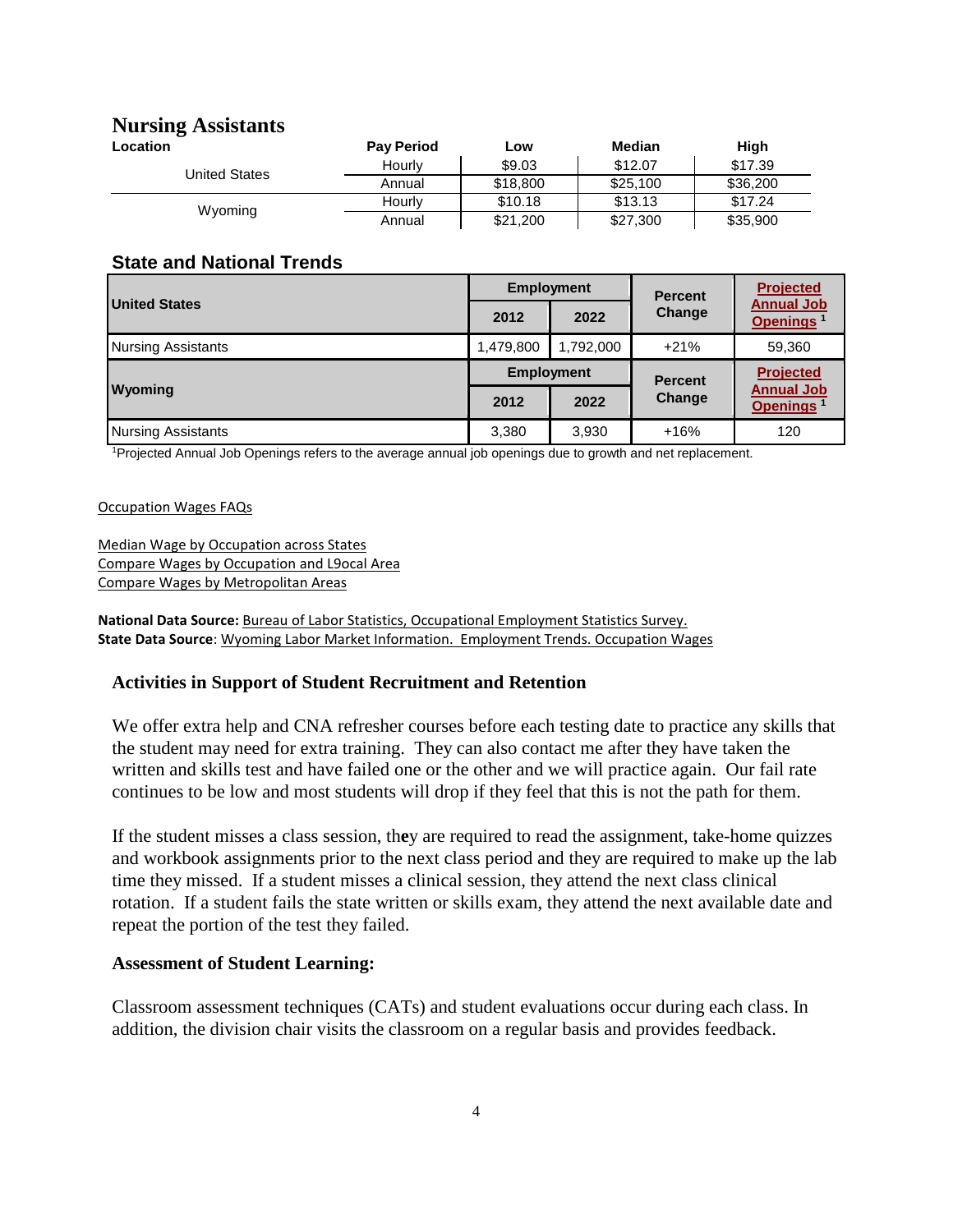Objectives, goals, quizzes, and assessments are in the course syllabus as well as the Wyoming State Board of Nursing approved curriculum. We continue to keep a spreadsheet of all students who have taken the CNA class at EWC. We try to keep track of the students who have passed the state exams. However, this is not always possible because we have a number of students who do not notify us whether they have passed or not. We send follow-up letters to those students and most do not reply. A number of our students know each other and will report if they have tested and passed or not and if they retest and pass. Other students are taking this class as a prerequisite for nursing school and do not plan to become practicing CNAs. Overall, the student report they feel well prepared to take the state exam. In addition, some students after doing their clinical rotations have decided not to continue with this particular career. This is a positive outcome because it is better for students to know prior to beginning whether this career is a good fit for them.

This course is meeting workforce demands in Torrington, Wheatland, Lusk, Douglas, Newcastle, Sundance, Upton, Cheyenne Wyoming and Scottsbluff and Mitchell Nebraska. Students who enter the workforce are earning entry-level wages ranging from \$10 to \$17 per hour in this region. Other parts of the state report higher entry-level wages. For a four-credit hour class, this represents a good wage.

### **Strengths of the Program and Faculty**

The Certified Nursing Assistant Program at EWC has six licensed RN's with the educational background and the history of having worked for at least two years in a long-term care facility. In addition, they all have prior supervisory experience and approval by the Wyoming State Nursing Board.

The employer partnerships are important in this program. We discuss problems with our students as well as problems with staffing at the care center. For the clinical rotation at the care center, CNA students work with a staff CNA to provide opportunities to learn from the person actually doing the job and receiving two days of intense hands on training. Students report that they enjoy these hands on opportunity to work with the residents. All students complete the skills requirements in lab in the classroom before attending the clinical rotation.

I am very comfortable with the curriculum and confident in my knowledge of the educational material. In addition, my years of experience as a practicing nurse and teaching in Nebraska for seven years gives me confidence in presenting this information to the students in an exciting environment. I want to teach these students but also inspire them to be nurses.

I have completed a class to become an approved CPR instructor. This is helpful because I provide CPR classes for the students and offer classes for faculty and community.

I try to give each student any extra help needed to complete the class. This is true for students who may be from other areas and cannot make class due to weather or students with children who have no family support or daycare when their children get ill.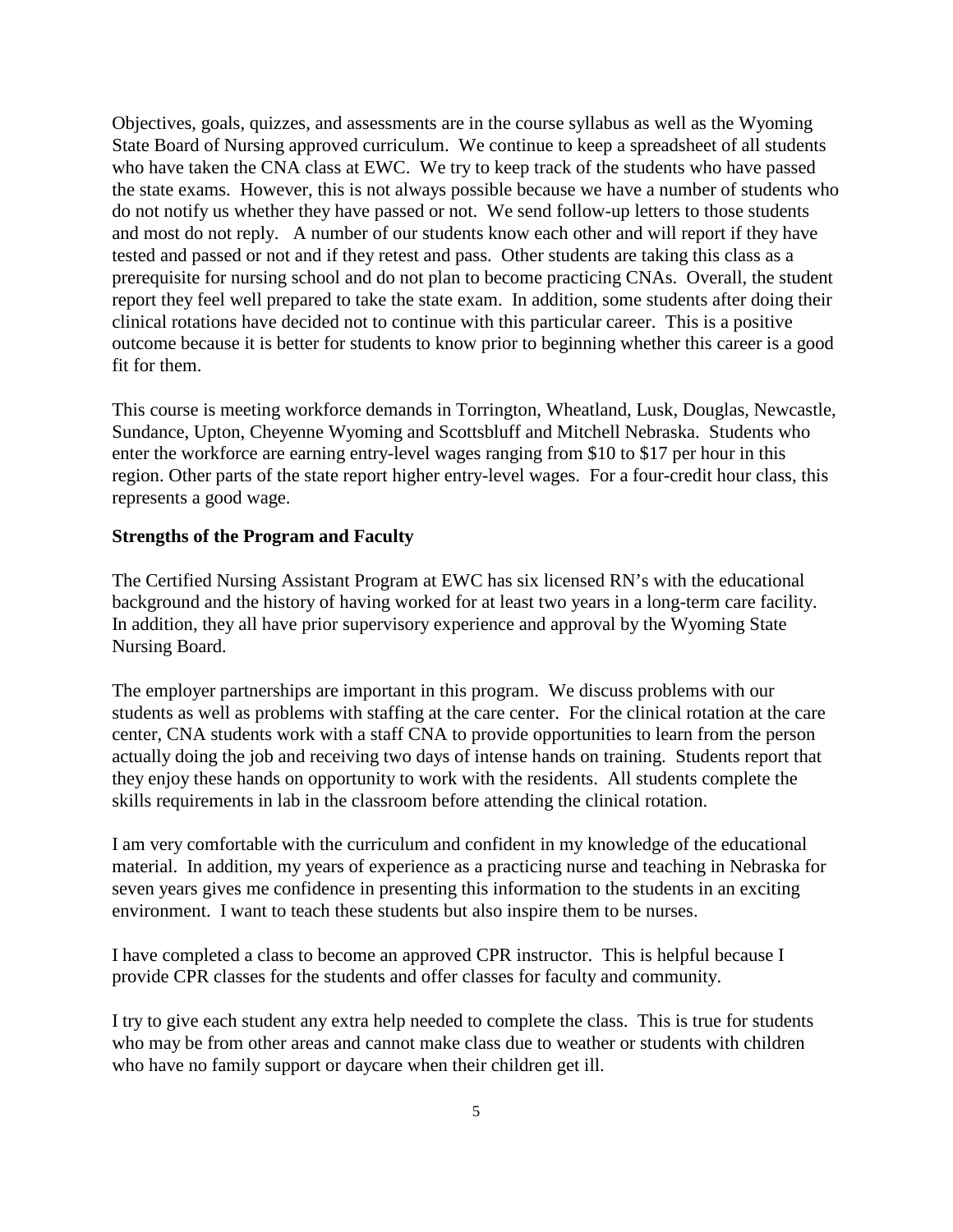In October 2011, we gained approval by the State Board of Nursing to teach the CNA II classes. This is a 1-credit class and they are required to complete forty hours of lecture and lab. We continue to have classes each semester. The enrollment varies because the students have a requirement of 1500 work hours as a CNA first before they can attend the class. The student can return to the facility where a qualified Registered Nurse verifies the skills completed using the facility polices and procedure for that skill. The instructor verifies the skills they were unable to complete at the facility and the final step is approval by the Board of Nursing. When approved they will appear on the State Registry as a CNA II. The student then is qualified to take the Medication Aide-Certified class (approved by the Wyoming State Board of Nursing in 2013). It requires 100 hours, of which sixty hours is classroom time and forty is clinical time spent passing medications with a medication nurse at the employment facility. This class is variable as students must be a CNA II to attend this class. These classes help the CNA to further their education and earn a better wage.

### **Part III Recommendations**

#### **Faculty Recommendations**

I meet on a regular basis with Heidi Edmunds and Kim Russell to ensure we meet the needs of our outreach sites. I would like to meet once a year with the outreach instructors to discuss any improvements or changes in the method of instruction and any changes in rules and regulations from the State Board of Nursing or in the testing material. The Wyoming State Board of Nursing recently changed the testing company to Prometric.

### **Continuous Improvement Plan**

One area I see that needs some improvement is arranging or finding a funding resource for students who do not necessarily qualify for the TANF grant. Many of our students come from medium income families or do not have children, however they really want to become a CNA or nursing student and do not have the funding available for this class. The cost for tuition, fees, uniforms, shoes, watch, testing and licensing fees amounts to more than \$1,000.00 dollars.

We are now located in our new CTEC building. We have two classrooms with labs, separate offices for the instructors, a storage area and laundry room. Our students love their new area where there is plenty of space to study and practice their skills.

### **Advisory Committee Recommendations:**

I have an advisory committee meeting which meets two times a year and will include Dr. Peggy Knittel, Susan Wilhelm, Gwen Yung, Connie Lucas (WelCov DON), Chris Wenzel, Lynn Wamboldt, two nursing students and any board members who are interested in attending. There are no recommendations at this time.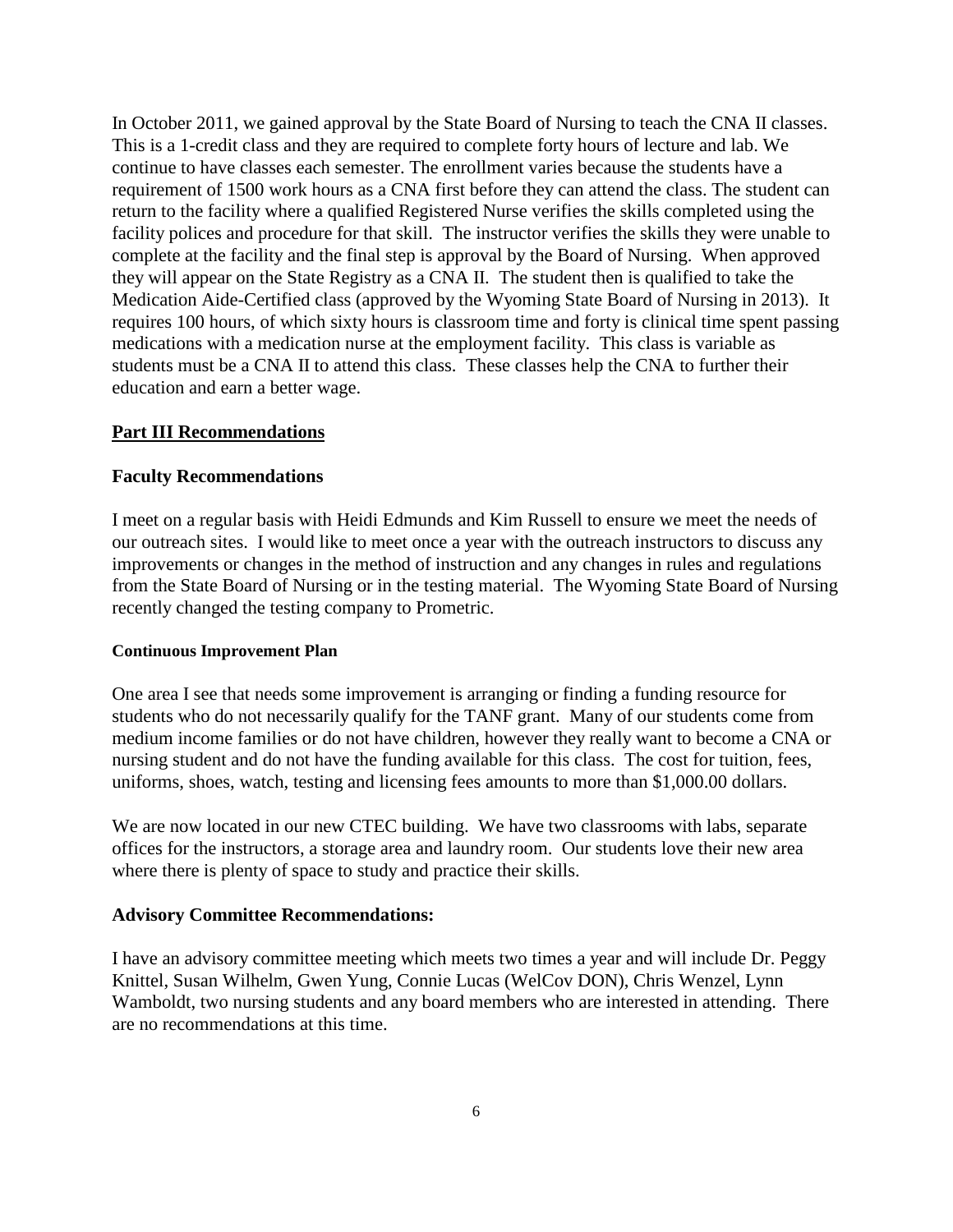# **Division Chair Recommendations:**

The Certified Nursing Assistant Program continues to provide important skills and training to students and plays an important role in providing Certified Nurse Assistants to Wyoming's workforce. One full-time, on-campus instructor, and two adjunct instructors located at outreach sites are providing training and offering courses in EWC's six county service area. My recommendations are as follows:

- 1) Continue to provide a quality curriculum and instruction for CNA students, and develop any new courses as needed.
- 2) Continue to pursue additional financial aid resources for students who may not qualify for TANF grant assistance.
- 3) Continue to hold semi-annual Advisory Committee Meetings to keep local partners and businesses abreast of current changes or updates to the program.
- 4) Continue to provide quality instruction and services at Outreach sites by meeting with Outreach Coordinators and instructional personnel on a regular basis.
- 5) Continue to foster a good working relationship with Goshen Care Community Center (WELCOV).

### **Vice President's Recommendations:**

I would concur with the division chair and program director's recommendations for the Certified Nursing Assistant Program as referenced above. The CNA program has tremendous potential for enrollment growth and a clear pathway to other health occupational fields and majors at EWC. We need to capitalize on these opportunities immediately. My recommendations are:

- 1. Work with the local and regional workforce centers to secure funding sources for nontraditional students who are financially unavailable to enroll in the CNA program. This could include a workforce training grant or possible ENDOW funds to provide assistance.
- 2. Continue to coordinate across the service area to expand the CNA programs with local health centers and hospitals. This could include regional meetings to determine their needs and workforce trainings.
- 3. Continue to coordinate the CNA curriculum throughout the service area to maintain consistency and uniformity.
- 4. Recruit and assist developing possible pathways for high school students in the CNA program and other health service fields. We need to provide a cleat pathway and on ramp for students in the nursing and health occupation field.